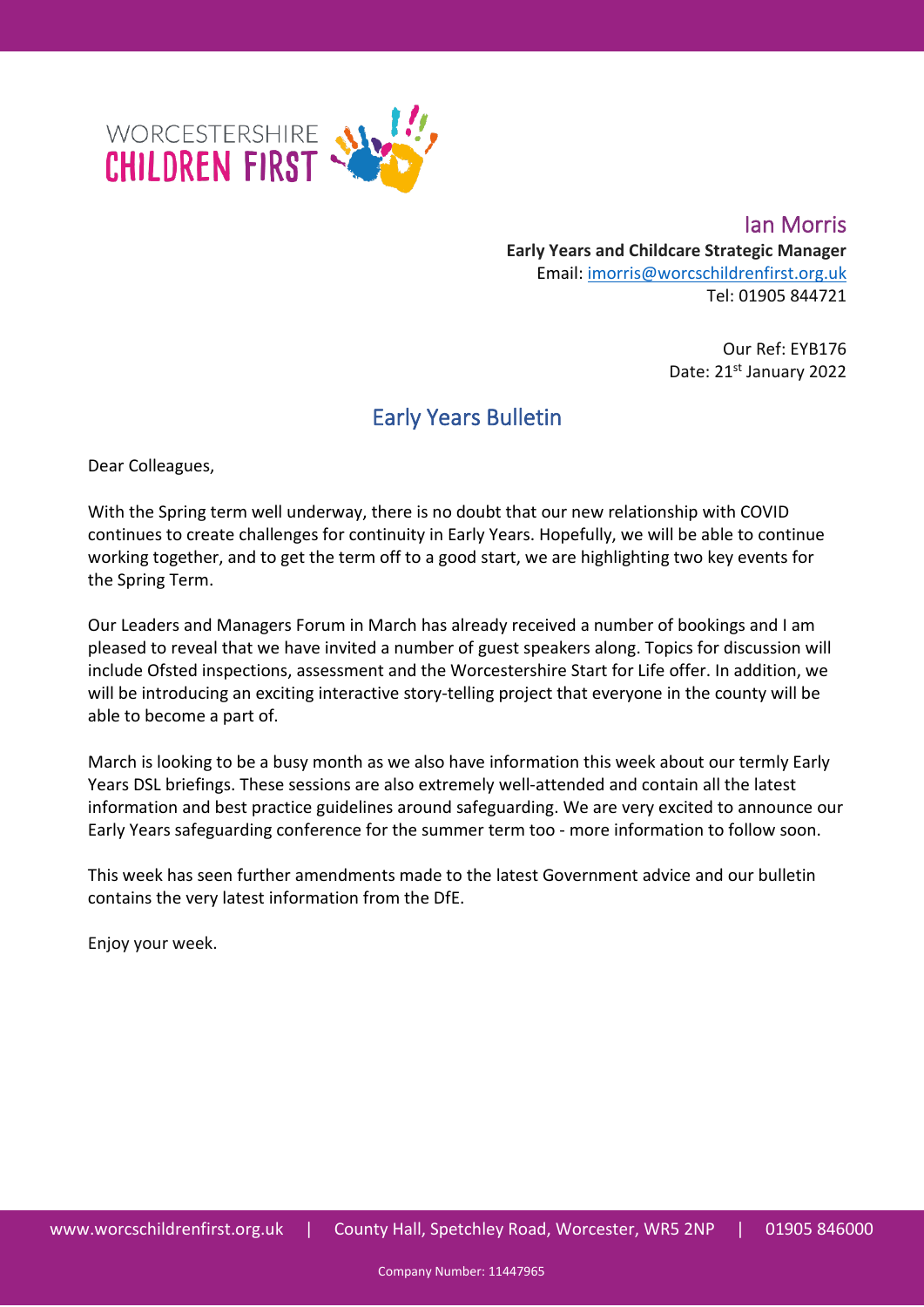## **Contents**

| Actions for early years and childcare providers during the coronavirus (COVID-19) outbreak 2 |  |
|----------------------------------------------------------------------------------------------|--|
|                                                                                              |  |
| Protective measures for holiday or after-school clubs and other out-of-school settings 3     |  |
|                                                                                              |  |
|                                                                                              |  |
|                                                                                              |  |
|                                                                                              |  |
|                                                                                              |  |
|                                                                                              |  |
|                                                                                              |  |
|                                                                                              |  |
|                                                                                              |  |
|                                                                                              |  |
|                                                                                              |  |
|                                                                                              |  |
|                                                                                              |  |
|                                                                                              |  |

# <span id="page-1-0"></span>Actions for early years and childcare providers during the coronavirus (COVID-19) outbreak

Updated guidance to align with the Plan B announcement on Wednesday 19 January 2022. This includes the removal of the recommendation to wear face coverings in communal areas from 27 January. Additional guidance has also been added on staff deployment and staff shortages, EYFS flexibilities, prioritising early years places and reporting COVID cases to Ofsted.

[Actions for early years and childcare providers during the coronavirus \(COVID-19\) outbreak -](https://www.gov.uk/government/publications/coronavirus-covid-19-early-years-and-childcare-closures) [GOV.UK \(www.gov.uk\)](https://www.gov.uk/government/publications/coronavirus-covid-19-early-years-and-childcare-closures)

## <span id="page-1-1"></span>Actions for schools during the coronavirus outbreak

Updated 'Actions for schools during the coronavirus outbreak' to align with this week's Plan B announcement. We have also clarified the information on children under 5 years who are identified as close contacts and isolation expectations in boarding schools.

[Actions for schools during the coronavirus outbreak](https://eur02.safelinks.protection.outlook.com/?url=https%3A%2F%2Fwww.gov.uk%2Fgovernment%2Fpublications%2Factions-for-schools-during-the-coronavirus-outbreak%3Futm_medium%3Demail%26utm_campaign%3Dgovuk-notifications-topic%26utm_source%3D398d77ac-0ef4-4263-a67e-e11b3770e11e%26utm_content%3Dimmediately&data=04%7C01%7CIMorris%40worcschildrenfirst.org.uk%7C43cdd63757d94d0c14a308d9db64976d%7Cacf41887bd3745d39e6547cde48dc85a%7C0%7C0%7C637782047346456159%7CUnknown%7CTWFpbGZsb3d8eyJWIjoiMC4wLjAwMDAiLCJQIjoiV2luMzIiLCJBTiI6Ik1haWwiLCJXVCI6Mn0%3D%7C3000&sdata=nW4mzT5vcPxQavBWI0NyUa6BrTy0KhAdSf0K17yAj%2Bk%3D&reserved=0)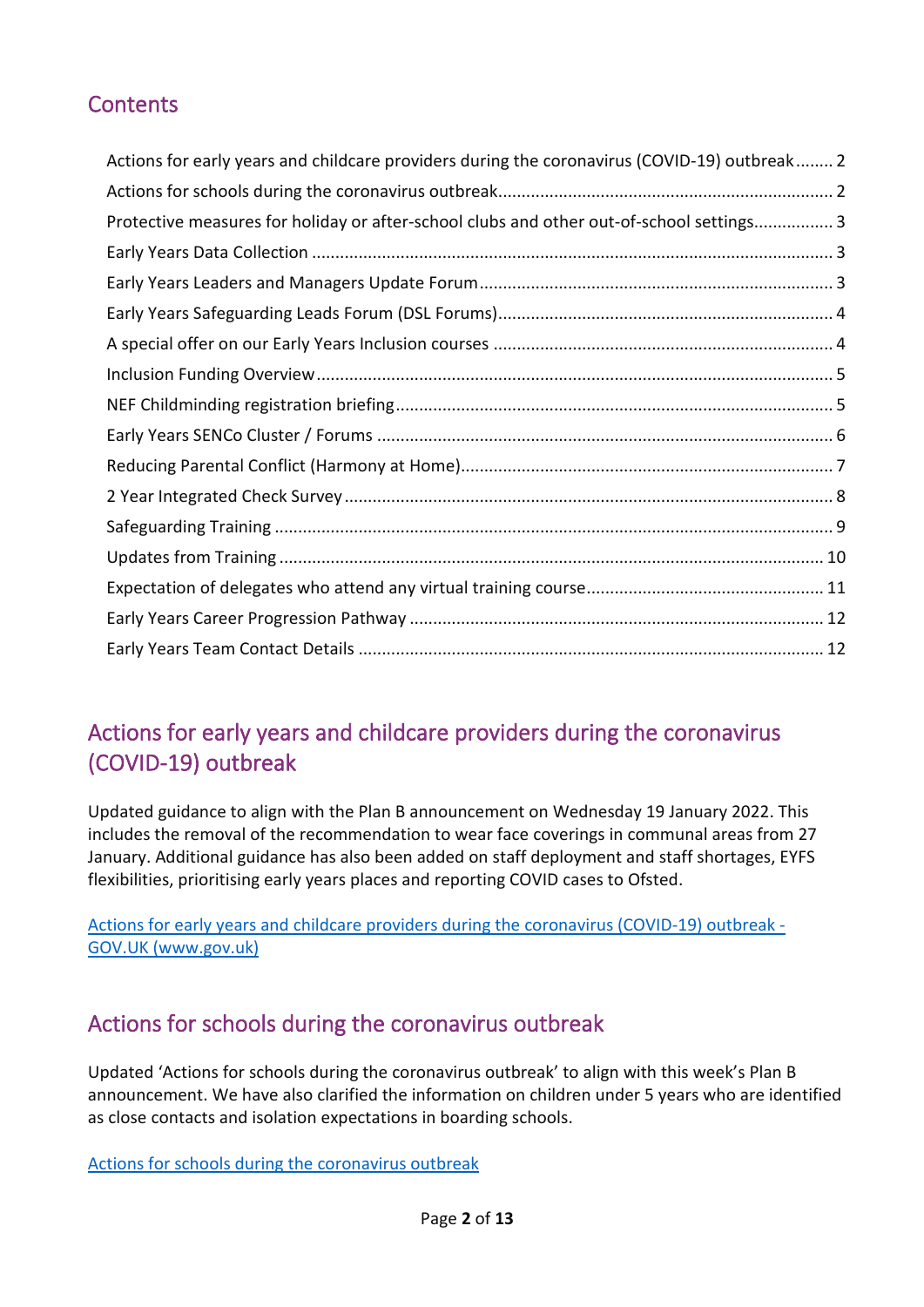# <span id="page-2-0"></span>Protective measures for holiday or after-school clubs and other out-ofschool settings for children during the coronavirus (COVID-19) outbreak

Updated to reflect the removal of Plan B requirements for working from home, face coverings in classrooms, face coverings in communal areas and mandatory NHS COVID Pass certification requirements for events.

[Protective measures for holiday or after-school clubs and other out-of-school settings for children](https://eur02.safelinks.protection.outlook.com/?url=https%3A%2F%2Fwww.gov.uk%2Fgovernment%2Fpublications%2Fprotective-measures-for-holiday-or-after-school-clubs-and-other-out-of-school-settings-for-children-during-the-coronavirus-covid-19-outbreak%3Futm_medium%3Demail%26utm_campaign%3Dgovuk-notifications-topic%26utm_source%3De089077a-4341-4eea-abc0-78aad3ad26a4%26utm_content%3Dimmediately&data=04%7C01%7CIMorris%40worcschildrenfirst.org.uk%7Cf743710dcbbe4a79e3ae08d9db670c20%7Cacf41887bd3745d39e6547cde48dc85a%7C0%7C0%7C637782057889603009%7CUnknown%7CTWFpbGZsb3d8eyJWIjoiMC4wLjAwMDAiLCJQIjoiV2luMzIiLCJBTiI6Ik1haWwiLCJXVCI6Mn0%3D%7C3000&sdata=cAfpNbuUbzMcaqX43kYZtyNF32suReAJJPi4Ox1aRuY%3D&reserved=0)  [during the coronavirus \(COVID-19\) outbreak](https://eur02.safelinks.protection.outlook.com/?url=https%3A%2F%2Fwww.gov.uk%2Fgovernment%2Fpublications%2Fprotective-measures-for-holiday-or-after-school-clubs-and-other-out-of-school-settings-for-children-during-the-coronavirus-covid-19-outbreak%3Futm_medium%3Demail%26utm_campaign%3Dgovuk-notifications-topic%26utm_source%3De089077a-4341-4eea-abc0-78aad3ad26a4%26utm_content%3Dimmediately&data=04%7C01%7CIMorris%40worcschildrenfirst.org.uk%7Cf743710dcbbe4a79e3ae08d9db670c20%7Cacf41887bd3745d39e6547cde48dc85a%7C0%7C0%7C637782057889603009%7CUnknown%7CTWFpbGZsb3d8eyJWIjoiMC4wLjAwMDAiLCJQIjoiV2luMzIiLCJBTiI6Ik1haWwiLCJXVCI6Mn0%3D%7C3000&sdata=cAfpNbuUbzMcaqX43kYZtyNF32suReAJJPi4Ox1aRuY%3D&reserved=0)

# <span id="page-2-1"></span>Early Years Data Collection

As communicated in December, the Early Years Attendance return has now ceased. However, due to the impact of Omicron, the DfE have this week introduced their own direct survey with group settings and schools. The DfE are using their own email list to contact settings and schools directly, asking a small number of questions focused primarily on staffing and child absences. This survey will be emailed out every Monday until at least half-term, with a return deadline of Wednesday.

The purpose of the survey is to understand the impact of COVID on the Early Years sector so it's important that as many group/school settings as possible respond, to ensure that the DfE have a true understanding of the issues the sector is facing. The DfE are intending to publish a summary of the returns on a regular basis.

# <span id="page-2-2"></span>Early Years Leaders and Managers Update Forum

An update on all the latest news and information from the Early Years sector both locally and nationally. Please ensure you book a place as we only issue a link to those who have formally booked a place via CPD as part of the CPD confirmation.

- 23 March 2022, 3.45pm to 5pm, course code: EY/22/004
- 30 March 2022, 6.45pm to 8pm, course code: EY/22/005

The sessions are free to attend and will be delivered virtually via MS Teams. To book your place please do so via [CPD Online](https://eduservscpd.worcschildrenfirst.org.uk/) using your CPD Leader login details. If you encounter any issues when booking, please contact the training team by emailing [workforcesupport@worcschildrenfirst.org.uk.](mailto:workforcesupport@worcschildrenfirst.org.uk)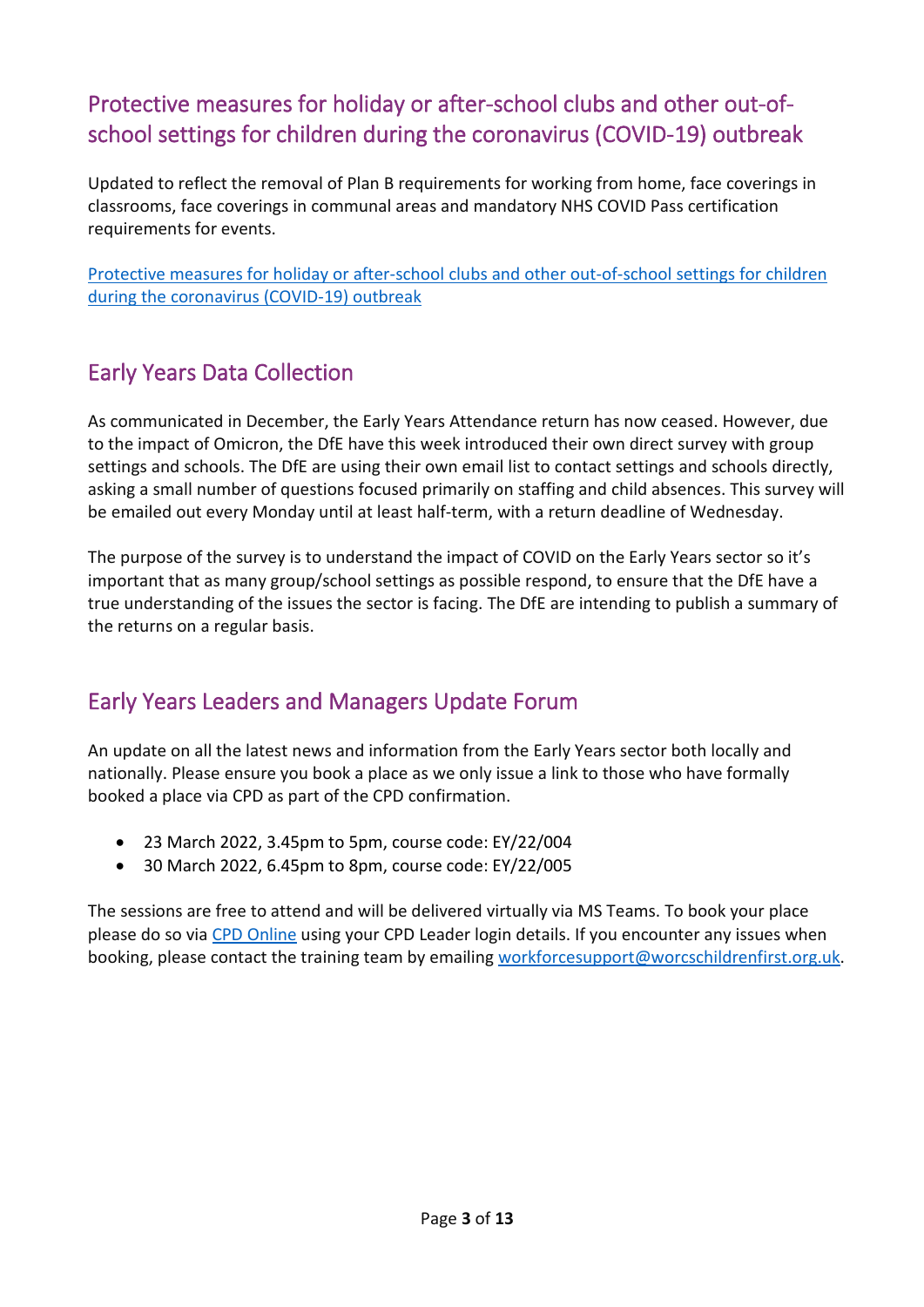# <span id="page-3-0"></span>Early Years Safeguarding Leads Forum (DSL Forums)

An update of the latest in Early Years safeguarding information from our Safeguarding team. Suitable for all Early Years Designated Safeguarding Leads and Childminders in our Early Years PVI sector. If you are a DSL in a school, please speak to Denise Hannibal's Safeguarding Education Team for information on specific school DSL forums.

- 8 March 2022, 6.30pm to 7.45pm, course code: EY/22/015, virtual delivery
- 10 March 2022, 6.30pm to 7.45pm, course code: EY/22/016, virtual delivery

Book your place via [CPD Online](https://eduservscpd.worcschildrenfirst.org.uk/) using your CPD Leader login details. Confirmations will be issued from CPD with joining instructions attached.

### <span id="page-3-1"></span>A special offer on our Early Years Inclusion courses

The offer is on our range of early years inclusion courses available in the Spring Term, which include:

- Positive Behaviour Management (currently being rescheduled to January 2022)
- Effective Early Identification of SEND
- Introduction to Speech and Language Difficulties
- Effective Individual Provision Map (IPM) Writing Introduction to Practice
- Training for New SENCO's Introduction to Practice
- 'How to write a Support Plan' workshop
- Individual Risk Assessments and Health Care Plans for children with SEND within Early Years settings

The Buy-One-Get-One-Half-Price offer applies for any bookings made from  $1<sup>st</sup>$  October, on any early years inclusion course so you can have delegates attend two different courses with this 50% offer, and the course must be completed by the end of March 2022.

To take advantage of this offer when booking via the [CPD website,](https://eduservscpd.worcschildrenfirst.org.uk/) using your settings' CPD Leader login details, please quote: **SENCOAutumn**. If you do not quote SENCOAutmn when booking your second course, the training will be charged at full price.

Also please be aware that the majority of the Early Years Inclusion training, detailed above, will be moving to virtual delivery. Please continue to book places as normal and as/when the course is updated on CPD we will issue revised joining instructions.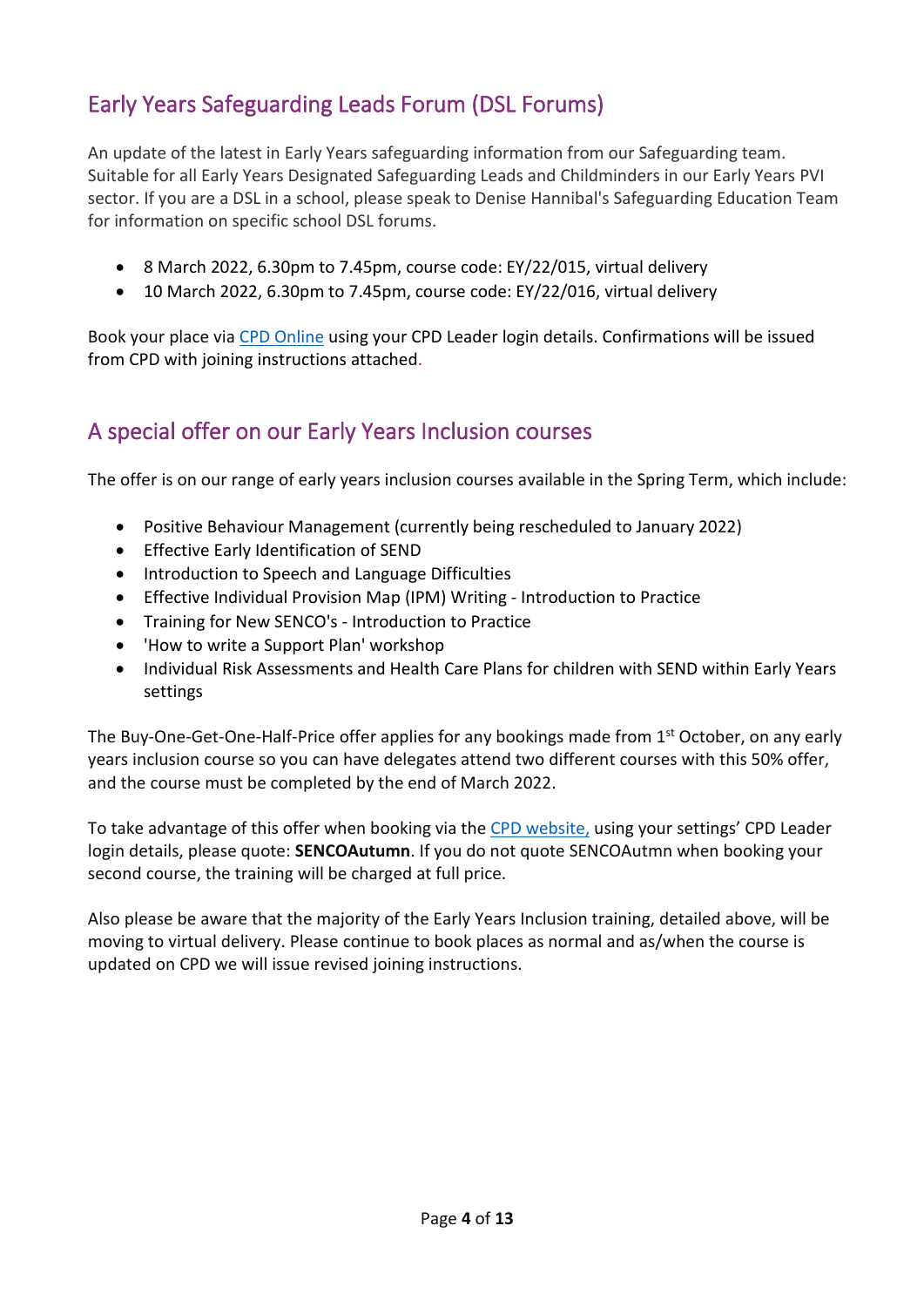## <span id="page-4-0"></span>Inclusion Funding Overview

### **25 January 2022, 5.30pm to 6.30pm, virtual delivery, £12 + VAT per delegate**

Aimed at SENCOs and setting managers.

An overview of how to claim inclusion funding for children with additional needs. The one hour workshop will provide insights into:

- The different levels of funding and the expectation of support and interventions at each stage
- Guidance on when and how to claim the funding
- Explain the funding available for each age group
- How to predict the funding you will receive and plan appropriate spend
- Provide guidance on how to record appropriate spend, and record impact of the funding
- Guidance on discussing the funding with parents/carers

Book via [CPD Online](https://eur02.safelinks.protection.outlook.com/?url=https%3A%2F%2Fs6.newzapp.co.uk%2Ft%2Fclick%2F1514886730%2F122632491%2F15464113&data=04%7C01%7CROakley2%40worcschildrenfirst.org.uk%7C6b4377af067e41a7c90808d9a2a354c4%7Cacf41887bd3745d39e6547cde48dc85a%7C0%7C0%7C637719644653898178%7CUnknown%7CTWFpbGZsb3d8eyJWIjoiMC4wLjAwMDAiLCJQIjoiV2luMzIiLCJBTiI6Ik1haWwiLCJXVCI6Mn0%3D%7C1000&sdata=wOyIzKZPDnmG%2FWrPHwVvIXtMTlkwNzBFQdD1POACVWM%3D&reserved=0) using your specific setting login details. Confirmations will be issued from CPD, please ensure they are forwarded to the delegate. If the training is virtual then confirmations will include a word document which will have the specific joining instructions so please ensure they are shared with the delegate accordingly.

### <span id="page-4-1"></span>NEF Childminding registration briefing

This is an introduction to Nursery Education Funding (NEF) for registered and prospective Childminders, including information about Statutory requirements and Worcestershire processes.

The session is specifically for Childminders who are interested in offering NEF in Worcestershire.

Cost: Free

9 February 2022, 7.30pm to 9pm, course code: EY/21/100

Book via [CPD Online](https://eur02.safelinks.protection.outlook.com/?url=https%3A%2F%2Fs6.newzapp.co.uk%2Ft%2Fclick%2F1521458394%2F122632491%2F15531282&data=04%7C01%7CROakley2%40worcschildrenfirst.org.uk%7C33ec607860cd4d7529e708d9bfd83c6f%7Cacf41887bd3745d39e6547cde48dc85a%7C0%7C0%7C637751757710798898%7CUnknown%7CTWFpbGZsb3d8eyJWIjoiMC4wLjAwMDAiLCJQIjoiV2luMzIiLCJBTiI6Ik1haWwiLCJXVCI6Mn0%3D%7C3000&sdata=MKqPcE6UnlRR1bStd7eT6zZFbcEG%2Br2EVF7KNRd9aOQ%3D&reserved=0) using your specific setting login details. Joining instructions will be attached to the confirmation email from CPD Online, however if you have not received them 5 days before the course contact the training team via email on [workforcesupport@worcschildrenfirst.org.uk](mailto:workforcesupport@worcschildrenfirst.org.uk) or call 01905 844 420.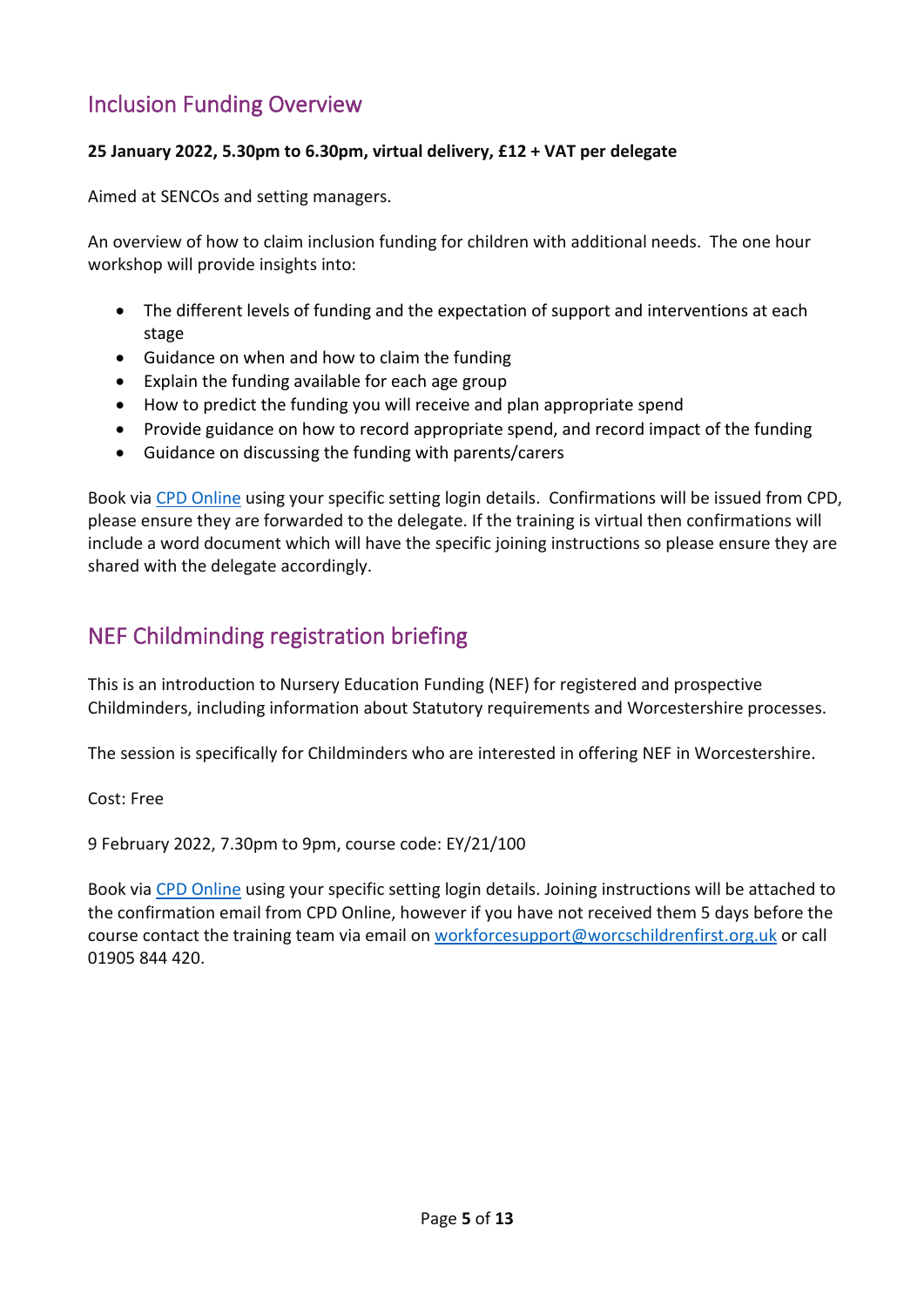# <span id="page-5-0"></span>Early Years SENCo Cluster / Forums

Broad aims of the Network:

- 1. To bring together EYs SENCOs from Worcestershire Early Years Settings to share good practice and discuss common issues in order to continue to improve outcomes for children.
- 2. To update staff on National and Local Early Years and SEND initiatives to inform further CPD needs.
- 3. To raise awareness and expectations re Special Needs Education in the Early Years including issues and developments around planning, transition support, assessment and tracking tools, and current developments.
- 4. To develop a continuing working and supportive partnership between the Early Years SENCOs and Early Years Inclusion personnel.
- 5. An opportunity to discuss specific issues with your inclusion officer

Virtual delivery via MS Teams and free to attend.

[Malvern Hills: 01 February 2022, 4.15pm to 5.45pm, course code: EY/21/285](https://eur02.safelinks.protection.outlook.com/?url=https%3A%2F%2Fs6.newzapp.co.uk%2Ft%2Fclick%2F1521458394%2F122632491%2F15531277&data=04%7C01%7CROakley2%40worcschildrenfirst.org.uk%7C33ec607860cd4d7529e708d9bfd83c6f%7Cacf41887bd3745d39e6547cde48dc85a%7C0%7C0%7C637751757710749124%7CUnknown%7CTWFpbGZsb3d8eyJWIjoiMC4wLjAwMDAiLCJQIjoiV2luMzIiLCJBTiI6Ik1haWwiLCJXVCI6Mn0%3D%7C3000&sdata=g0AiJEzbl9cTYWJYKcv8tvqKENOjPQYyvsdMc2rhYu0%3D&reserved=0)

[Pershore and Evesham: 08 February 2022, 5pm to 6.30pm, course code: EY/21/284](https://eur02.safelinks.protection.outlook.com/?url=https%3A%2F%2Fs6.newzapp.co.uk%2Ft%2Fclick%2F1521458394%2F122632491%2F15531278&data=04%7C01%7CROakley2%40worcschildrenfirst.org.uk%7C33ec607860cd4d7529e708d9bfd83c6f%7Cacf41887bd3745d39e6547cde48dc85a%7C0%7C0%7C637751757710759100%7CUnknown%7CTWFpbGZsb3d8eyJWIjoiMC4wLjAwMDAiLCJQIjoiV2luMzIiLCJBTiI6Ik1haWwiLCJXVCI6Mn0%3D%7C3000&sdata=Kt0MifU%2B6cWA9NlXCKYZ6B8t%2B8BAn%2B7UhZLs7Ee5M00%3D&reserved=0)

[Bromsgrove and Redditch: 15 February 2022, 4.15pm to 5.45pm, course code: EY/21/287](https://eur02.safelinks.protection.outlook.com/?url=https%3A%2F%2Fs6.newzapp.co.uk%2Ft%2Fclick%2F1521458394%2F122632491%2F15531279&data=04%7C01%7CROakley2%40worcschildrenfirst.org.uk%7C33ec607860cd4d7529e708d9bfd83c6f%7Cacf41887bd3745d39e6547cde48dc85a%7C0%7C0%7C637751757710769027%7CUnknown%7CTWFpbGZsb3d8eyJWIjoiMC4wLjAwMDAiLCJQIjoiV2luMzIiLCJBTiI6Ik1haWwiLCJXVCI6Mn0%3D%7C3000&sdata=1Wa33WLjSL76UVOLa8K2z0MF4m%2BEauaGx1RZIBxbz7o%3D&reserved=0)

[Worcester City and Droitwich: 02 March 2022, 4.30pm to 6pm, course code: EY/21/283](https://eur02.safelinks.protection.outlook.com/?url=https%3A%2F%2Fs6.newzapp.co.uk%2Ft%2Fclick%2F1521458394%2F122632491%2F15531280&data=04%7C01%7CROakley2%40worcschildrenfirst.org.uk%7C33ec607860cd4d7529e708d9bfd83c6f%7Cacf41887bd3745d39e6547cde48dc85a%7C0%7C0%7C637751757710778992%7CUnknown%7CTWFpbGZsb3d8eyJWIjoiMC4wLjAwMDAiLCJQIjoiV2luMzIiLCJBTiI6Ik1haWwiLCJXVCI6Mn0%3D%7C3000&sdata=mGlxi%2F8BiRGhhyfcD8Xmc11I6IQMSAuFZO7xoRu3dao%3D&reserved=0)

[Wyre Forest: 31 March 2022, 4pm to 6pm, course code: EY/21/286](https://eur02.safelinks.protection.outlook.com/?url=https%3A%2F%2Fs6.newzapp.co.uk%2Ft%2Fclick%2F1521458394%2F122632491%2F15531281&data=04%7C01%7CROakley2%40worcschildrenfirst.org.uk%7C33ec607860cd4d7529e708d9bfd83c6f%7Cacf41887bd3745d39e6547cde48dc85a%7C0%7C0%7C637751757710788938%7CUnknown%7CTWFpbGZsb3d8eyJWIjoiMC4wLjAwMDAiLCJQIjoiV2luMzIiLCJBTiI6Ik1haWwiLCJXVCI6Mn0%3D%7C3000&sdata=zphfXWIrLy%2BzIbU2H8jZyuYsiHXra0vyoLX1jxnBv88%3D&reserved=0)

Book via [CPD Online](https://eur02.safelinks.protection.outlook.com/?url=https%3A%2F%2Fs6.newzapp.co.uk%2Ft%2Fclick%2F1521458394%2F122632491%2F15531282&data=04%7C01%7CROakley2%40worcschildrenfirst.org.uk%7C33ec607860cd4d7529e708d9bfd83c6f%7Cacf41887bd3745d39e6547cde48dc85a%7C0%7C0%7C637751757710798898%7CUnknown%7CTWFpbGZsb3d8eyJWIjoiMC4wLjAwMDAiLCJQIjoiV2luMzIiLCJBTiI6Ik1haWwiLCJXVCI6Mn0%3D%7C3000&sdata=MKqPcE6UnlRR1bStd7eT6zZFbcEG%2Br2EVF7KNRd9aOQ%3D&reserved=0) using your specific setting login details. Confirmations will be issued from CPD, please ensure they are forwarded to the delegate. If the training is virtual then confirmations will include a word document which have the specific joining instructions, please ensure they are shared with the delegate accordingly.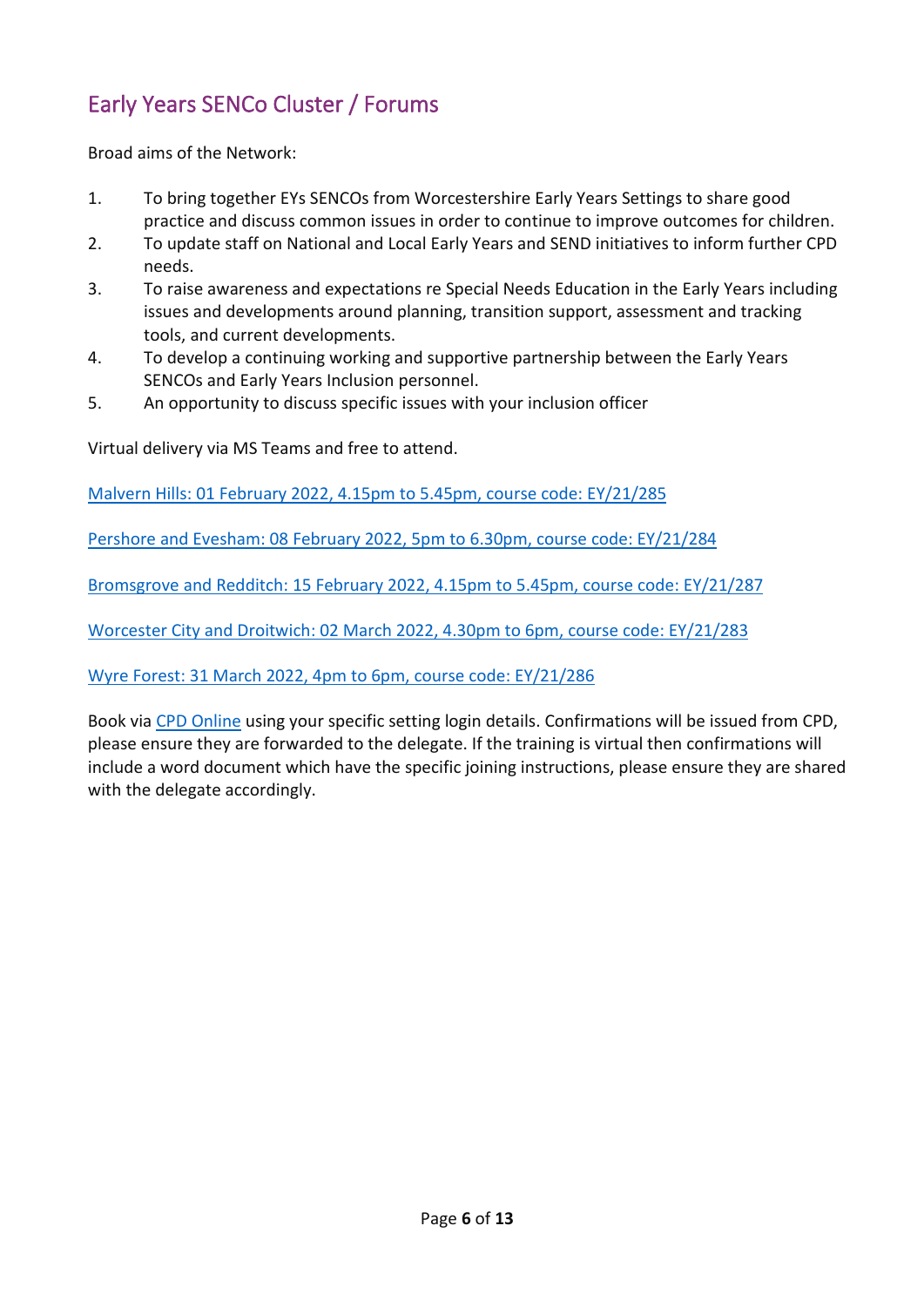# <span id="page-6-0"></span>Reducing Parental Conflict (Harmony at Home)

Further to our recent article regarding Reducing Parental Conflict (Harmony at Home) we have received feedback that there was not an evening option available to suit Childminders / Nurseries. As such we have taken this on board and organised one evening course to take place in May. If you have already secured a place on a different course date and wish to move, please contact the training so we can transfer your place accordingly.

**Virtual delivery**: will be via Microsoft teams and joining instructions will be issued along with CPD confirmation.

- 15 March 2022, 3.30pm to 6.30pm, course code: SCH/21/620
- 26 May 2022, 6.30pm to 9.30pm, course code: SCH/21/646 \*\*\* NEW DATE RELEASED\*\*
- 15 June 2022, 3.30pm to 6.30pm, course code: SCH/21/621

The training is for DSL/ Deputy DSLs to attend and is being offered free to all Early Years and Childcare Settings within the county.

### **Aims and objectives:**

- What is Parental Conflict?
- The difference between parental conflict and domestic abuse
- Risks and factors
- Child's voice
- What is Harmony at Home?
- Digital Toolkit and resources
- Role of the Practitioner (DSL)
- Practitioner resources

**Cost:** Free to all PVI Early Years Settings

**Virtual delivery**: will be via Microsoft teams and joining instructions will be issued along with CPD confirmation

- 15 March 2022, 3.30pm to 6.30pm, course code: SCH/21/620
- 26 May 2022, 6.30pm to 9.30pm, course code: SCH/21/646 \*\*\* NEW DATE RELEASED\*\*
- 15 June 2022, 3.30pm to 6.30pm, course code: SCH/21/621

Book via [CPD Online](https://eduservscpd.worcschildrenfirst.org.uk/) using your CPD leader login details. Confirmation will be issued from CPD which will have the joining instructions and supporting information attached. When forwarding please ensure all attachments are also shared. If you require any support with your booking or to check course availability, it is essential that you contact the training team directly via email at [workforcesupport@worcschildrenfirst.org.uk.](mailto:workforcesupport@worcschildrenfirst.org.uk)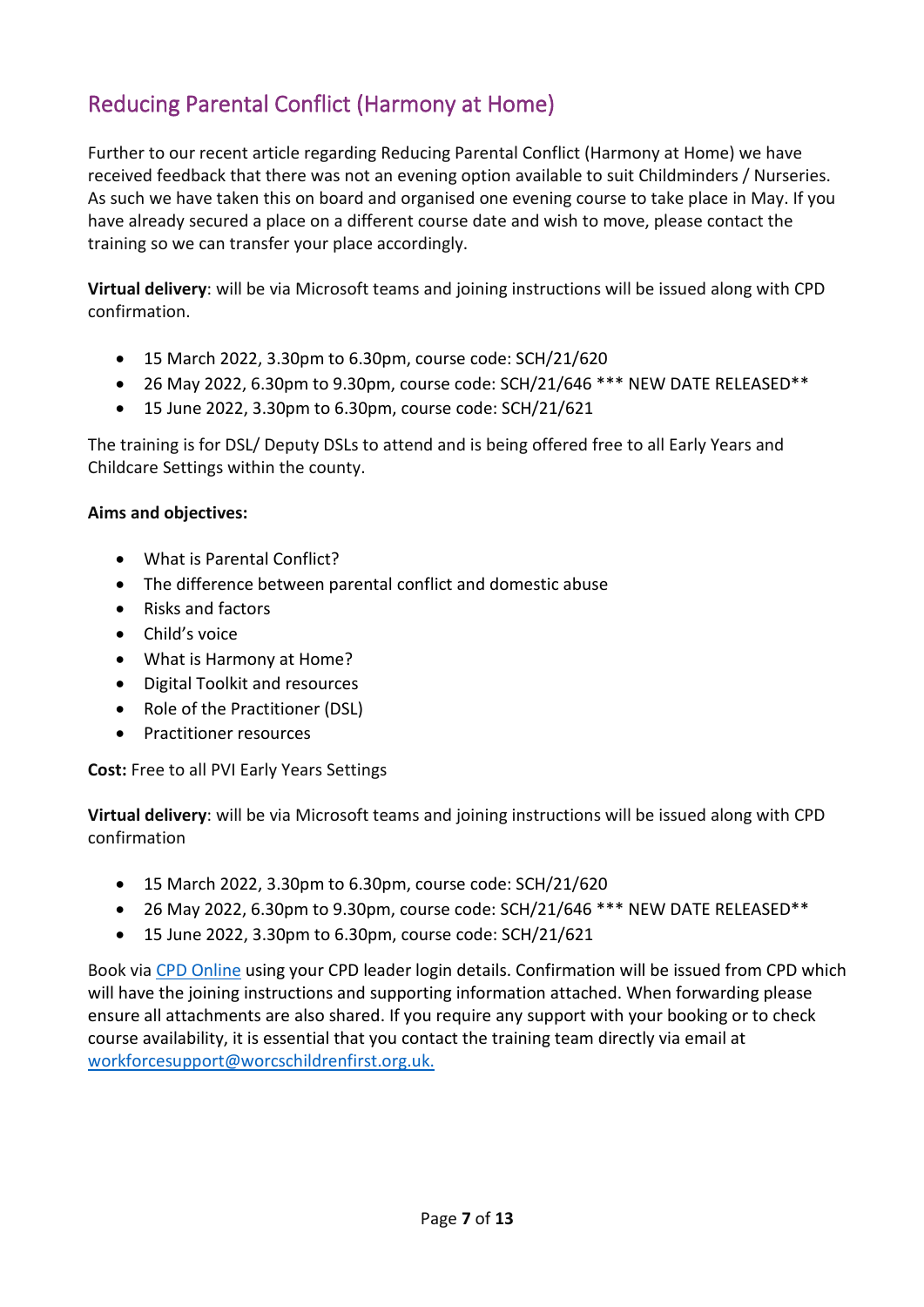# <span id="page-7-0"></span>2 Year Integrated Check Survey

Termly information will be sought from Early Years settings on the integrated checks carried out by practitioners. A Microsoft form has been created, and the link will be publicised on a termly basis in order to gather a range of information from early years settings.

Data requested will include:

- The number of 2 year old checks carried out within the setting
- The number of children whose information was shared with the health visitors via the WCC [Children's Services Portal](https://capublic.worcestershire.gov.uk/ChS_Theme/NoPermission.aspx)
- The types of needs identified during the checks
- Feedback on response from Health Visiting team

The Early Years team would greatly appreciate all settings logging onto the survey below to share your experiences of the 2 year integrated check. You can access the survey requesting information on the Autumn term 2021 on the following link:

#### [Worcestershire 2 Year Old Integrated Check -](https://forms.office.com/Pages/ResponsePage.aspx?id=hxj0rDe900WeZUfN5I3IWsURlASJL01Fh_oaGUQpH4tUQ0w0VTZXTUNIVVNSSE5OU1pPUk5YVDdIQy4u&wdLOR=c52480F1A-CEC5-45D6-B1C6-E79719B82BE3) Autumn Term 2021 (office.com)

The Health Visiting team are also gathering feedback from the health visitors and parents, to ensure the 2 year integrated checks are successful in identifying children with developmental concerns who require access to additional services in order to provide interventions to support their development.

More information on the 2 year integrated checks can be download from this webpage:

Integrated 2 Year Check - [Worcestershire Children First Education Services](https://www.worcestershire.gov.uk/WCFEducationServices/info/15/early-years-1/108/integrated-2-year-check)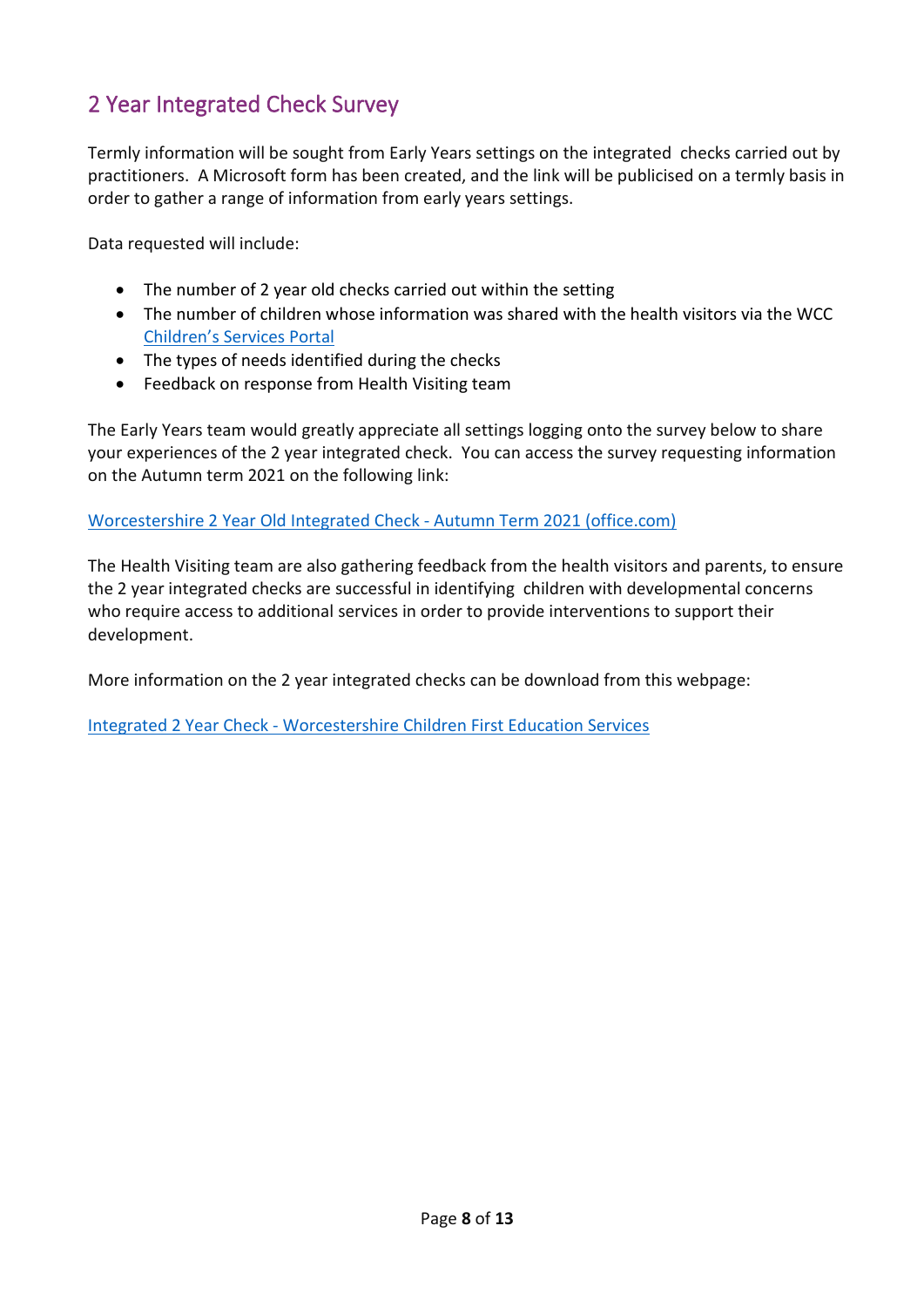# <span id="page-8-0"></span>Safeguarding Training

It is essential that all staff and volunteers working with children undertake Safeguarding training suitable to their role.

The DSL and Deputy DSL would be expected to undertake the Early years and childcare designated safeguarding lead (DSL) course on a yearly basis. All other staff including volunteers would be expected to complete the Safeguarding in early years and childcare for practitioners training every 3 years. Details of both courses are below.

### **Early years and childcare designated safeguarding lead (DSL) training**

This training is specifically for the Designated Safeguarding Lead, Deputy DSL or those who are looking to become the DSL / Deputy DSL in early years and childcare settings across Worcestershire.

The training has been devised to support DSLs who are new to the role, experienced and extremely experienced. Content is updated regularly and includes a detailed look at signs and symptoms, legislation, guidance and responsibilities, record keeping, making referrals, multi-agency working, child protection meetings, serious case reviews, and exploring barriers to good practice. The training meets the Worcestershire Safeguarding Children's Partnership requirements for Designated Safeguarding lead training, includes the role of the DSL and additional content relating to the EYFS and inspection

The DSL and deputy DSL are to refresh this training on a yearly basis from April 2021 onwards.

#### **Virtual delivery via Zoom**

Joining instructions will be issued via CPD as part of your confirmation, if you have not received within 5 days of the training please contact the training team on 01905 844 420

Cost: £40 + VAT (£48 inc. VAT)

#### **Childminders specific dates**

- 22 January 2022, 9am to 3.30pm (with a break), course code: EY/21/144
- 1 and 8 February 2022, 7pm to 10pm, course code: EY/21/145
- 5 and 12 March 2022, 9.30am to 12.30pm, course code: EY/21/147

#### **Setting specific dates**

- 9 and 16 March 2022, 6.30pm to 9.30pm, course code: EY/21/148
- 25 March 2022, 9am to 3.30pm (with a break), course code: EY/21/149

#### **Mixed Settings & Childminder cohort dates**

- 12 February 2022, 9am to 3.30pm (with a break), course code: EY/21/146
- 28 and 30 March 2022, 7pm to 10pm, course code: EY/21/150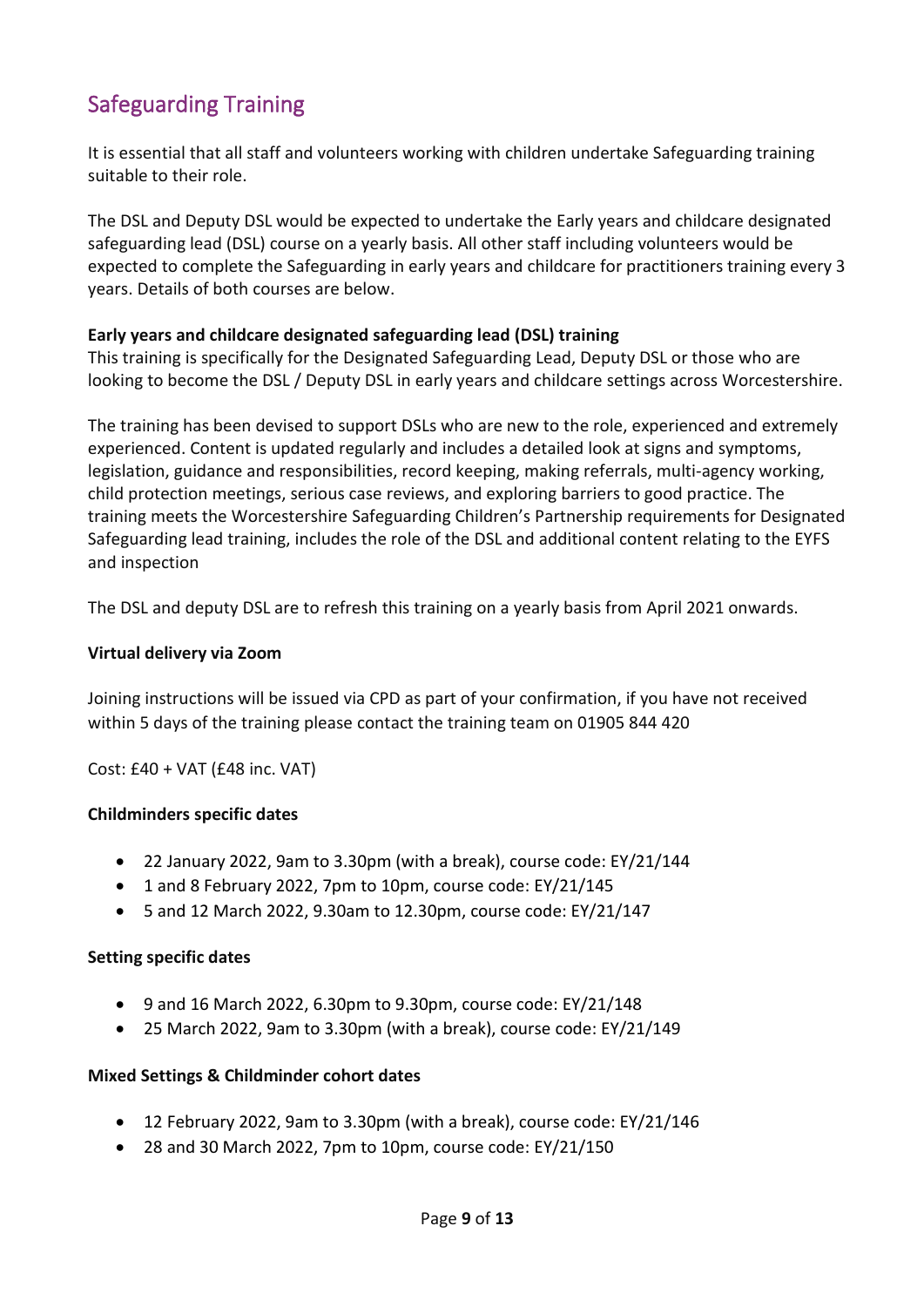### **Safeguarding in early years and childcare for practitioners**

This training is aimed at all those working in early years and childcare settings, including practitioners, committee members, auxiliary staff, administrators, and anyone else who would like an introduction to safeguarding and child protection. Content includes understanding what abuse is, signs and symptoms, legislation, and guidance, and what to do it you are concerned. The training meets the Worcestershire Safeguarding Children's Partnership requirements.

Delegates are expected to refresh training at this level at least every 3 years, and content is updated periodically to reflect new legislation, guidance, and practices.

#### **Virtual delivery via Zoom**

Cost: £22 + VAT (£26.40 inc. VAT)

Joining instructions / link will be issued with your CPD confirmation, if you have not received within 5 days of the training please contact the training team on 01905 844 420.

- 17 February 2022, 7pm to 9.30pm, course code: EY/21/160
- 11 March 2022, 9.30am to 12pm, course code: EY/21/161
- 22 March 2022, 7pm to 9.30pm, course code: EY/21/162

### <span id="page-9-0"></span>Updates from Training

### Effective Individual Provision Map (IPM) Writing

This has been rescheduled to take place on 29 March 2022, 6.30pm to 8.30pm. Any delegates booked on the original course date of 2 February 2022 will be contacted via CPD with updated confirmation and joining instructions.

### Early Years Designated Safeguarding Lead training

For delegates booked onto any DSL course taking place between January and March please look out for an email from CPD with two specific word documents attached (called Levels of Need and Myths), these will be used during your training. You do not need to print them off just have them available to view. For anyone who books a place on these courses going forward they will be attached to your confirmation along with your joining instructions.

To contact the training team please email [workforcesupport@worcschildrenfirst.org.uk](mailto:workforcesupport@worcschildrenfirst.org.uk) or call 01905 844 420.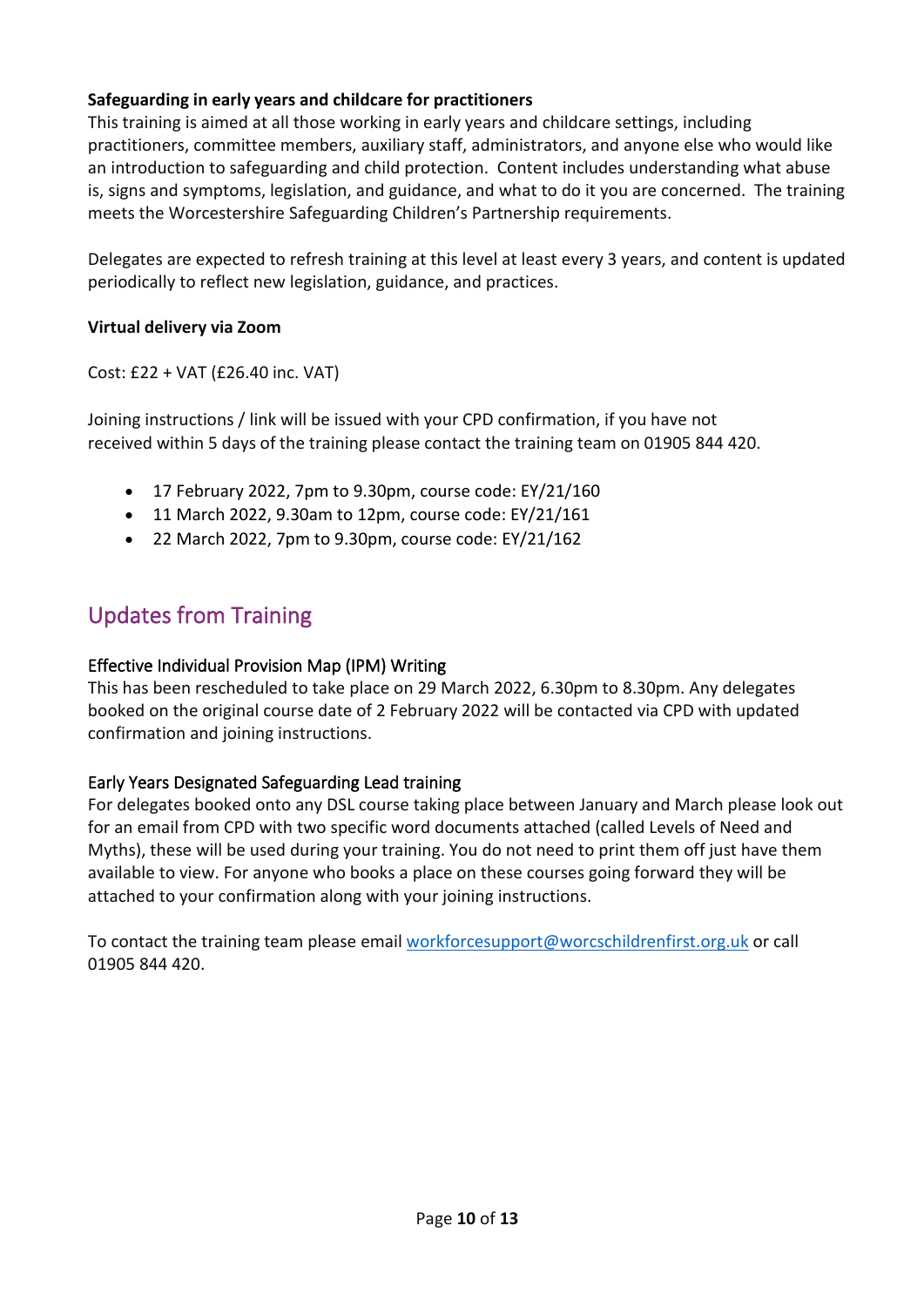# <span id="page-10-0"></span>Expectation of delegates who attend any virtual training course

We have been informed by one of our trainers that over the last few months they have noticed a decline in respect for other delegates during courses, and as such we'd like to re-highlight the following message.

- We ask that all delegates attending training behave in a respectful manner towards the trainer and other delegates present.
- During the training, topic dependent, you may have an emotional reaction as such please ensure you contact your manager / colleague / friends / family afterwards for support.
- You may not share the same opinion as others during the training, please be respectful of their view and challenge accordingly, the trainer will intervene to ensure any incorrect understandings are clarified.
- Delegates are representing their employer during training so be mindful of your surroundings and what can be seen by others .
- During the training if you have another device open that could be seen on your screen or during an activity your share your screen then be mindful of what you have open as this can be viewed by all present and this includes any notes you are making during the training.

As always, we do recommend

- Minimise any unnecessary background noise (muting microphones, when necessary).
- Apply a background therefore reducing the risk of confidential information being seen by others.
- Turn phones off or onto silent and do not use them during the training (unless required to as part of an activity).

Trainers are within their right to share with WCF (training team) any concerns over delegates attending their training. Depending upon the nature of the concern for example behaving inappropriately, not engaged during the training, share views or opinions which even when challenged cause the trainer uncertainty over their understanding of the sector, share materials which are not appropriate to the content of the training / discussions taking place, then the training team can contact the manager / employer of the delegate and make them aware accordingly. As always if a Safeguarding disclosure is made during any training course then the relevant parties will be contacted immediately.

If you are reading this article as the setting manager / owner / employer, we highly recommend that this is shared amongst your staff team.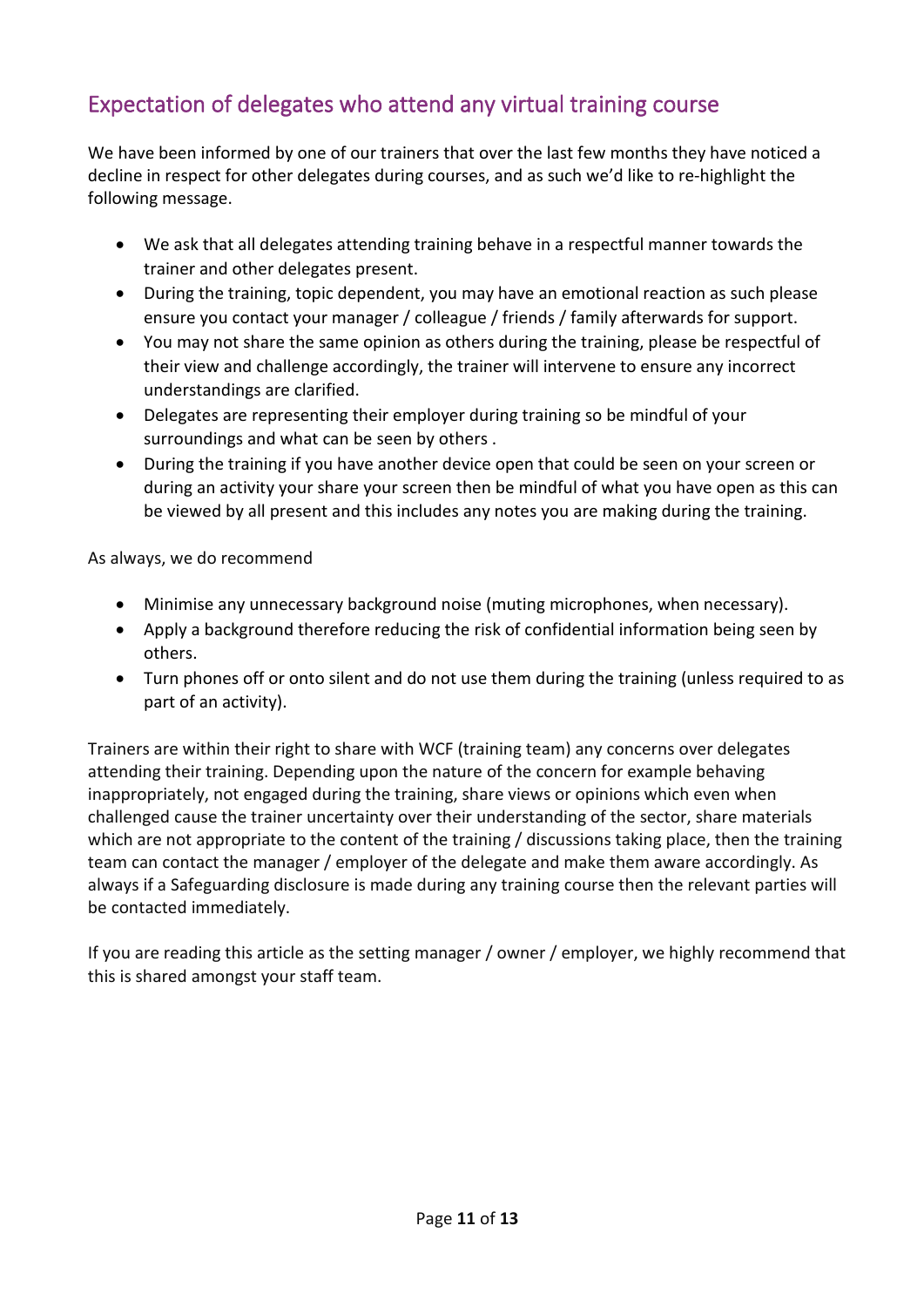## <span id="page-11-0"></span>Early Years Career Progression Pathway

### **Are you interested in FREE tailored Early Years upskilling and training?**

The Early Years Careers Progression Pathways Project (EYCPP), part-funded by the European Social Fund, is a newly launched project bringing together expertise from Birmingham City University, Newman University and West Smethwick Enterprise.

This project is designed to deliver an innovative programme of fully-funded skills interventions to residents in Greater Birmingham and Solihull.

The programme will enhance the skills base of employees and help to improve employability within the Early Years Sector.

(Please see attached flyer)

## <span id="page-11-1"></span>Early Years Team Contact Details

Ian Morris Early Years and Childcare Strategic Manager Email: [imorris@worcschildrenfirst.org.uk](mailto:imorris@worcschildrenfirst.org.uk) Tel: 01905 844721

Nicola Burford Nursery Education Funding Project Manager Tel: 01905 846 581 NEF Team Tel: 01905 844 441 NEF Team email: [NEF@worcschildrenfirst.org.uk](mailto:NEF@worcschildrenfirst.org.uk)

Christine Ward Early Years Safeguarding and Improvement Advisor Email: [cward5@worcschildrenfirst.org.uk](mailto:cward5@worcschildrenfirst.org.uk) Telephone: 01905 843953 Mobile: 07542028353 Early Years Team Number: 01905 844048 Email: [eycc@worcschildrenfirst.org.uk](mailto:eycc@worcschildrenfirst.org.uk)

Becky White Inclusion Team Coordinator Telephone:01905 845231 Mobile: 07511045703 Email: [rwhite@worcschildrenfirst.org.uk](mailto:rwhite@worcschildrenfirst.org.uk)